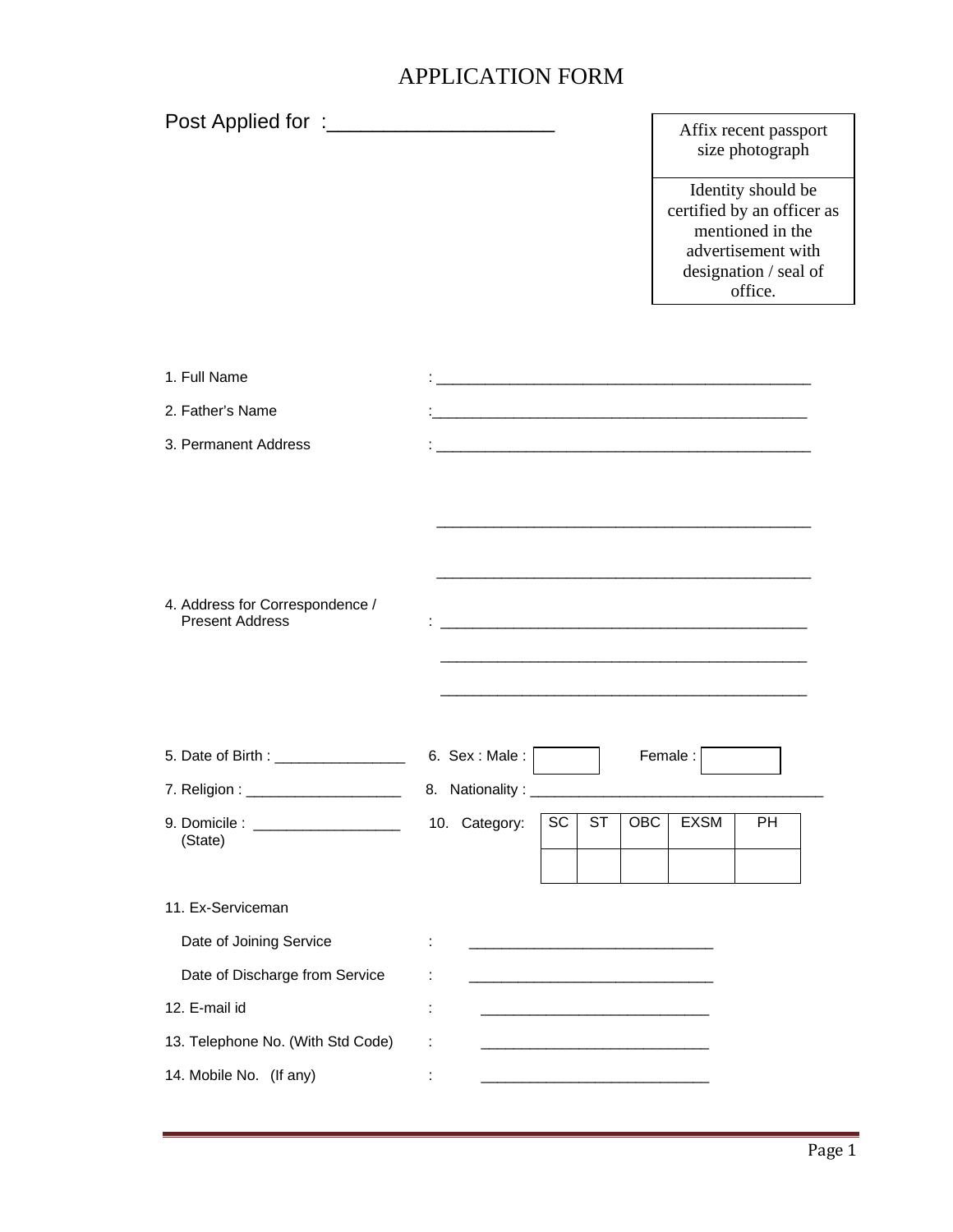15. Educational Qualification :

| Qualification | <b>Subjects</b>  |                   | Percentage of | <b>Year of Passing</b> |
|---------------|------------------|-------------------|---------------|------------------------|
|               | <b>Principal</b> | <b>Subsidiary</b> | marks         |                        |
|               |                  |                   |               |                        |
|               |                  |                   |               |                        |
|               |                  |                   |               |                        |
|               |                  |                   |               |                        |
|               |                  |                   |               |                        |
|               |                  |                   |               |                        |
|               |                  |                   |               |                        |
|               |                  |                   |               |                        |
|               |                  |                   |               |                        |
|               |                  |                   |               |                        |
|               |                  |                   |               |                        |
|               |                  |                   |               |                        |

16. Experience :

| Name of the  | <b>Designation</b> | <b>Nature of duties</b> | <b>Period</b> |    | Duration. |
|--------------|--------------------|-------------------------|---------------|----|-----------|
| Organisation |                    |                         | <b>From</b>   | Τo |           |
|              |                    |                         |               |    |           |
|              |                    |                         |               |    |           |
|              |                    |                         |               |    |           |
|              |                    |                         |               |    |           |
|              |                    |                         |               |    |           |
|              |                    |                         |               |    |           |

17. If employed in Govt. Dept. / PSU, whether applied through proper channel : Yes / No.

18. DD No. \_\_\_\_\_\_\_\_\_\_\_\_\_ Date.\_\_\_\_\_\_\_\_\_\_\_\_\_\_\_\_\_\_\_\_\_\_\_\_\_\_\_ Name of Issuing Branch \_\_\_\_\_\_\_\_\_\_\_\_\_\_\_\_\_\_ Branch Code No. \_

**Declaration :** I hereby declare that all statements made in the application are true, complete and correct to the best of my knowledge and belief. I also undertake that I have not submitted applications for two different posts advertised. The relevant clause is stated below for easy reference :- "Candidates can apply against any one post only. Candidates applying for more than one post will not be considered and such applications will be rejected." I understand that in the event of any information being found untrue / false / incorrect or I do not satisfy the eligibility criteria, my candidature / appointment will be cancelled / terminated, without assigning any reasons thereof. I have read the contents of the advertisement and agree to abide by the rules, regulations and procedures for appointment to the post applied for.

Date:

Place : (Signature of Applicant)